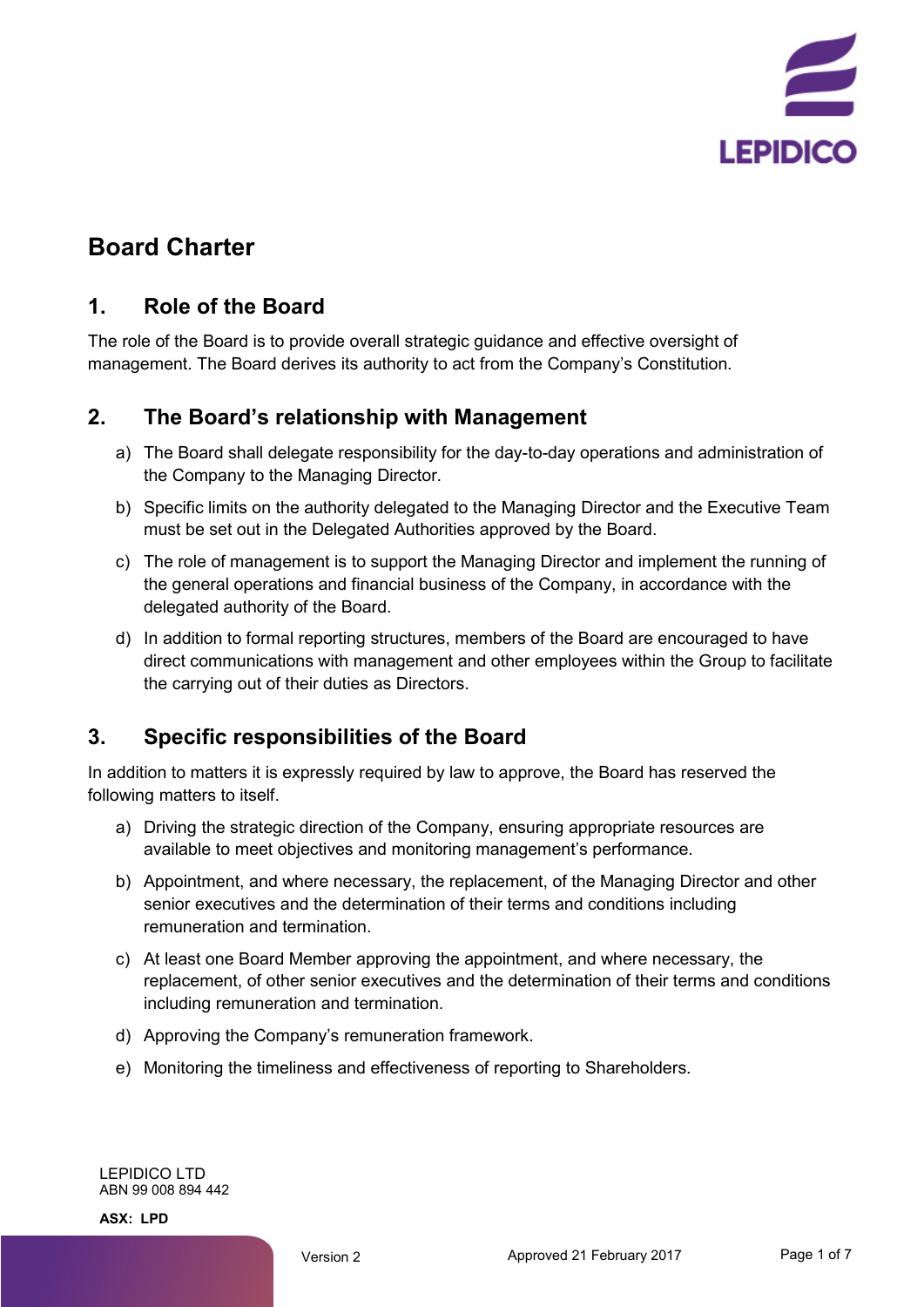- f) Reviewing and ratifying systems of audit, risk management and internal compliance and control, codes of conduct and legal compliance to minimise the possibility of the Company operating beyond acceptable risk parameters.
- g) Approving and monitoring the progress of major capital expenditure, capital management and significant acquisitions and divestitures.
- h) Approving and monitoring the budget and the adequacy and integrity of financial and other reporting such that the financial performance of the company has sufficient clarity to be actively monitored.
- i) Approving the annual and half yearly accounts.
- j) Approving significant changes to the organisational structure.
- k) Approving decisions affecting the Company's capital, including determining the Company's dividend policy and declaring dividends.
- l) Recommending to shareholders the appointment of the external auditor as and when their appointment or re-appointment is required to be approved by them (in accordance with the ASX Listing Rules if applicable).
- m) Ensuring a high standard of corporate governance practice and regulatory compliance and promoting ethical and responsible decision making.
- n) Procuring appropriate professional development opportunities for Directors to develop and maintain the skills and knowledge needed to perform their role as Directors effectively.

#### **4. Composition of the Board**

- a) The Board should comprise Directors with a mix of qualifications, experience and expertise which will assist the Board in fulfilling its responsibilities, as well as assisting the Company in achieving growth and delivering value to shareholders.
- b) In appointing new members to the Board, consideration must be given to the demonstrated ability and also future potential of the appointee to contribute to the ongoing effectiveness of the Board, to exercise sound business judgement, to commit the necessary time to fulfil the requirements of the role effectively and to contribute to the development of the strategic direction of the Company.
- c) The composition of the Board is to be reviewed regularly against the Company's Board skills matrix prepared and maintained by the Nominations Committee to ensure the appropriate mix of skills and expertise is present to facilitate successful strategic direction.
- d) Where practical, the majority of the Board should be comprised of non- executive Directors. Where practical, at least 50% of the Board should be independent.
	- i. An independent Director is a director who is free of any interest, position, association or relationship that might influence, or reasonably be perceived to influence, in a material respect his or her capacity to bring an independent judgement to bear on issues before the Board and to act in the best interests of the Company and its security holders generally.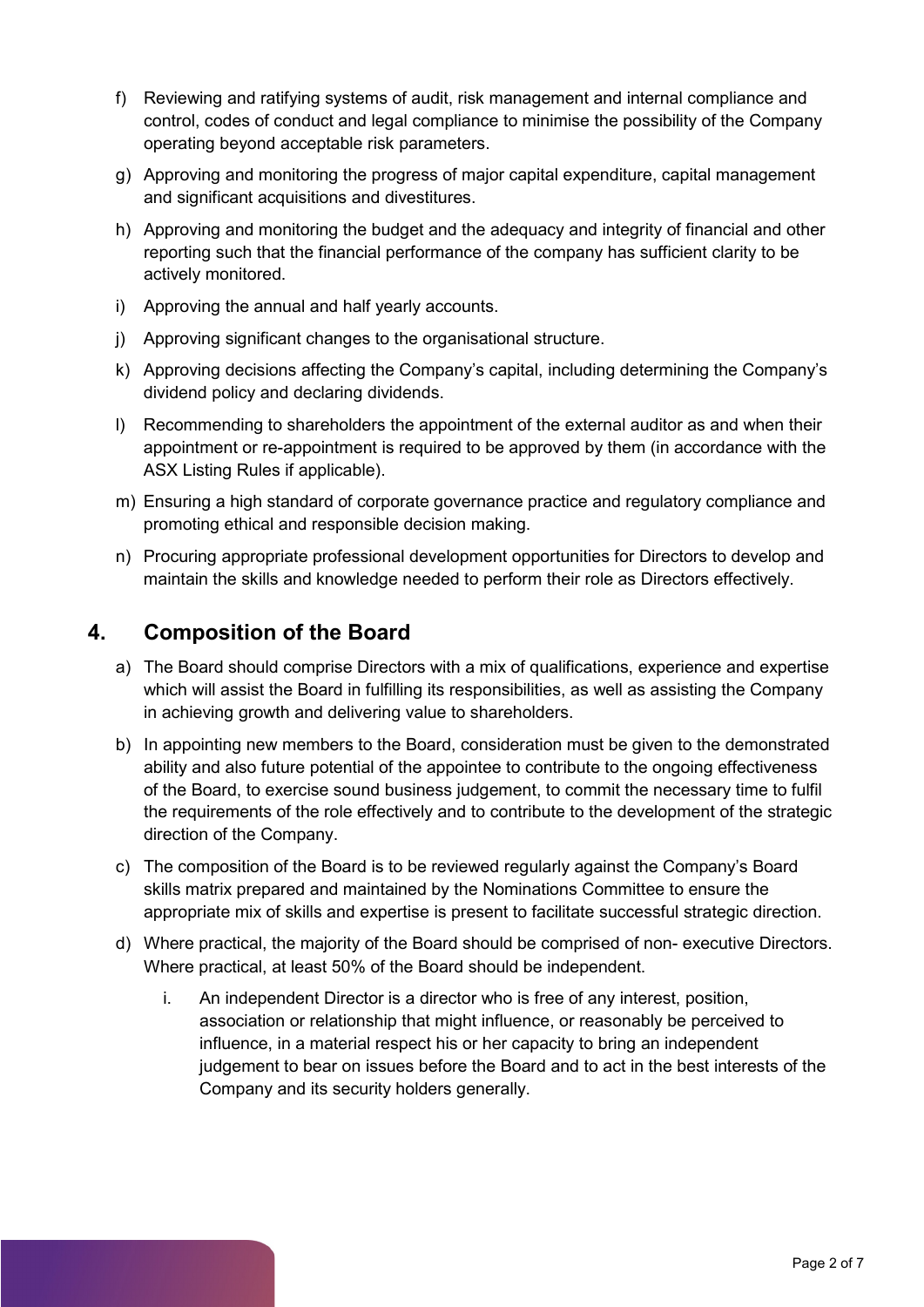- ii. In considering whether a Director is independent, the Board should consider the definition of what constitutes independence as detailed in Box 2.3 of the ASX Corporate Governance Council's Corporate Governance Principles and Recommendations 3rd Edition as set out in Annexure A (**Independence Tests**).
- e) Prior to the Board proposing re-election of non-executive Directors, their performance will be evaluated by the Remuneration and Nomination Committee to ensure that they continue to contribute effectively to the Board.
- f) The Company must disclose the length of service of each Director in, or in conjunction with, its Annual Report.
- g) The Company must disclose the relevant qualifications and experience of each Board Member in, or in conjunction with, its Annual Report.

#### **5. Director responsibilities**

- a) Where a Director has an interest, position, association or relationship of the type described in the Independence Tests, but the Board is of the opinion that it does not compromise the independence of the Director, the Company must disclose the nature of the interest, position, association or relationship in question and an explanation of why the Board is of that opinion.
- b) Directors must disclose their interests, positions, associations or relationships. The independence of the Directors should be regularly assessed by the Board in light of the interests disclosed by them.
- c) Directors are expected to bring their independent views and judgement to the Board and must declare immediately to the Board any potential or active conflicts of interest.
- d) Directors must declare immediately to the Board, and the Board will determine whether to declare to the market, any loss of independence.
- e) No member of the Board (other than a Managing Director) may serve for more than three years or past the third annual general meeting following their appointment, whichever is the longer, without being re-elected by the shareholders.

#### **6. The role of the Chairman**

- a) The Chairman is responsible for the leadership of the Board, ensuring it is effective, setting the agenda of the Board, conducting the Board meetings, ensuring then approving that an accurate record of the minutes of board meetings is held by the Company and conducting the shareholder meetings.
- b) Where practical, the Chairman should be a non-executive Director. If a Chairman ceases to be an independent Director then the Board will consider appointing a lead independent Director.
- c) Where practical, the Managing Director should not be the Chairman of the Company during his term as Managing Director or in the future.
- d) The Chairman must be able to commit the time to discharge the role effectively.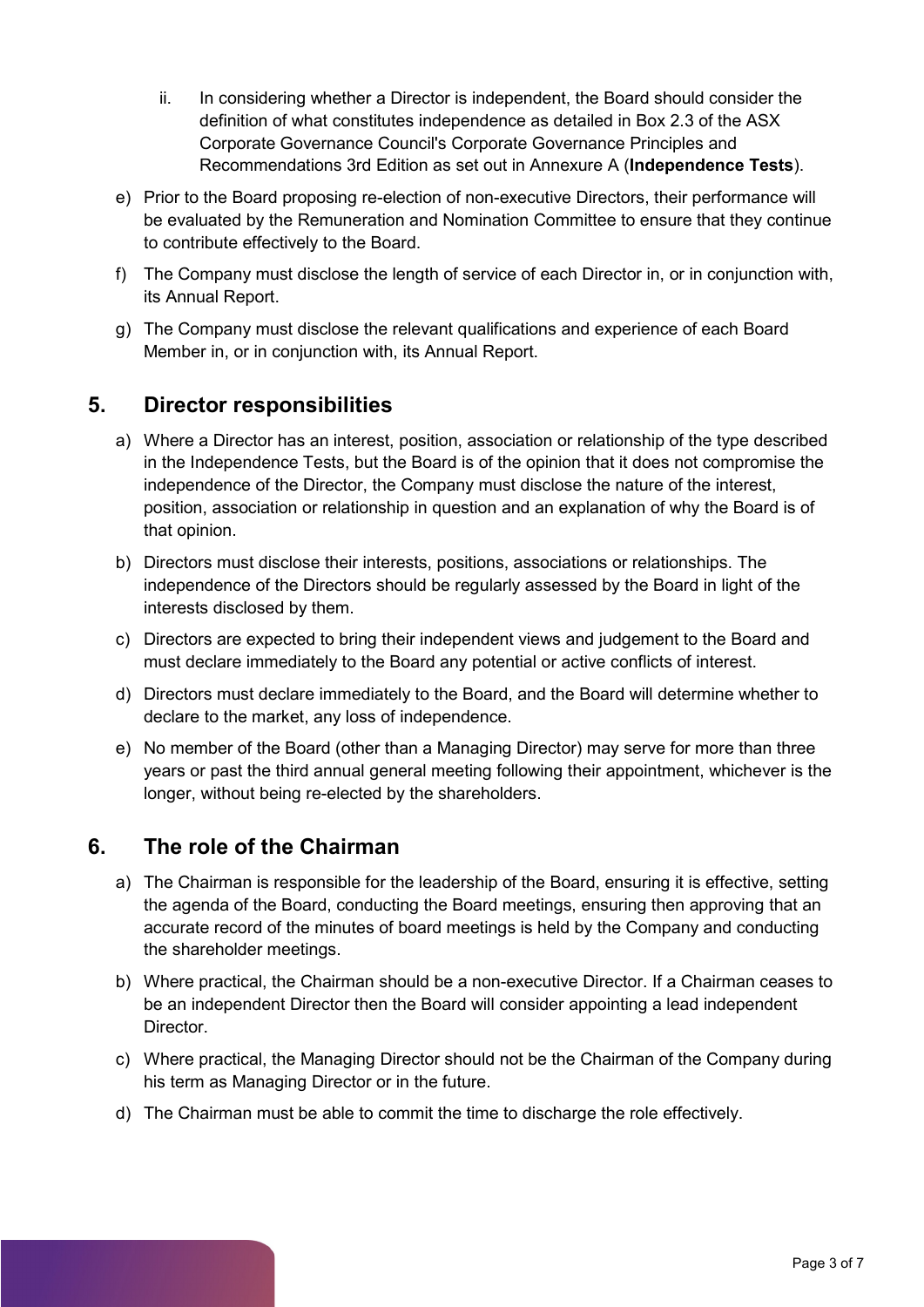- e) The Chairman should facilitate the effective contribution of all Directors and promote constructive and respectful relations between Board members and management.
- f) In the event that the Chairman is absent from a meeting of the Board then the Board shall appoint a Chairman for that meeting in an Acting capacity

#### **7. Board Committees**

- a) Once the Board is of a sufficient size and structure, reflecting that the Company's operations are of a sufficient magnitude, to assist the Board in fulfilling its duties, the Board must establish the following committees, each with written charters:
	- i. Audit and Risk Committee; and
	- ii. Nomination and Remuneration Committee.
- b) The charter of each Committee must be approved by the Board and reviewed following any applicable regulatory changes.
- c) The Board will ensure that the Committees are sufficiently funded to enable them to fulfil their roles and discharge their responsibilities.
- d) Members of Committees are appointed by the Board. The Board may appoint additional Directors to Committees or remove and replace members of Committees by resolution.
- e) The Company must disclose the members and Chairman of each Committee in, or in conjunction with, its annual report.
- f) The minutes of each Committee meeting shall be provided to the Board at the next occasion the Board meets following approval of the minutes of such Committee meeting.
- g) The Company must disclose in, or in conjunction with, its annual report, in relation to each reporting period relevant to a Committee, the number of times each Committee met throughout the period and the individual attendances of the members at those Committee meetings.
- h) Where the Board does not consider that the Company will benefit from a particular separate committee:
	- i. the Board must carry out the duties that would ordinarily be assigned to that committee under the written terms of reference for that committee; and
	- ii. the Company must disclose in, or in conjunction with, its annual report:
		- A. the fact a Committee has not been established; or
		- B. if an Audit and Risk Committee has not been established, the processes the Board employs that independently verify and safeguard the integrity of its financial reporting, including the processes for the appointment and removal of the external auditor and the rotation of the audit engagement partner, and the process it employs for overseeing the Company's risk management framework.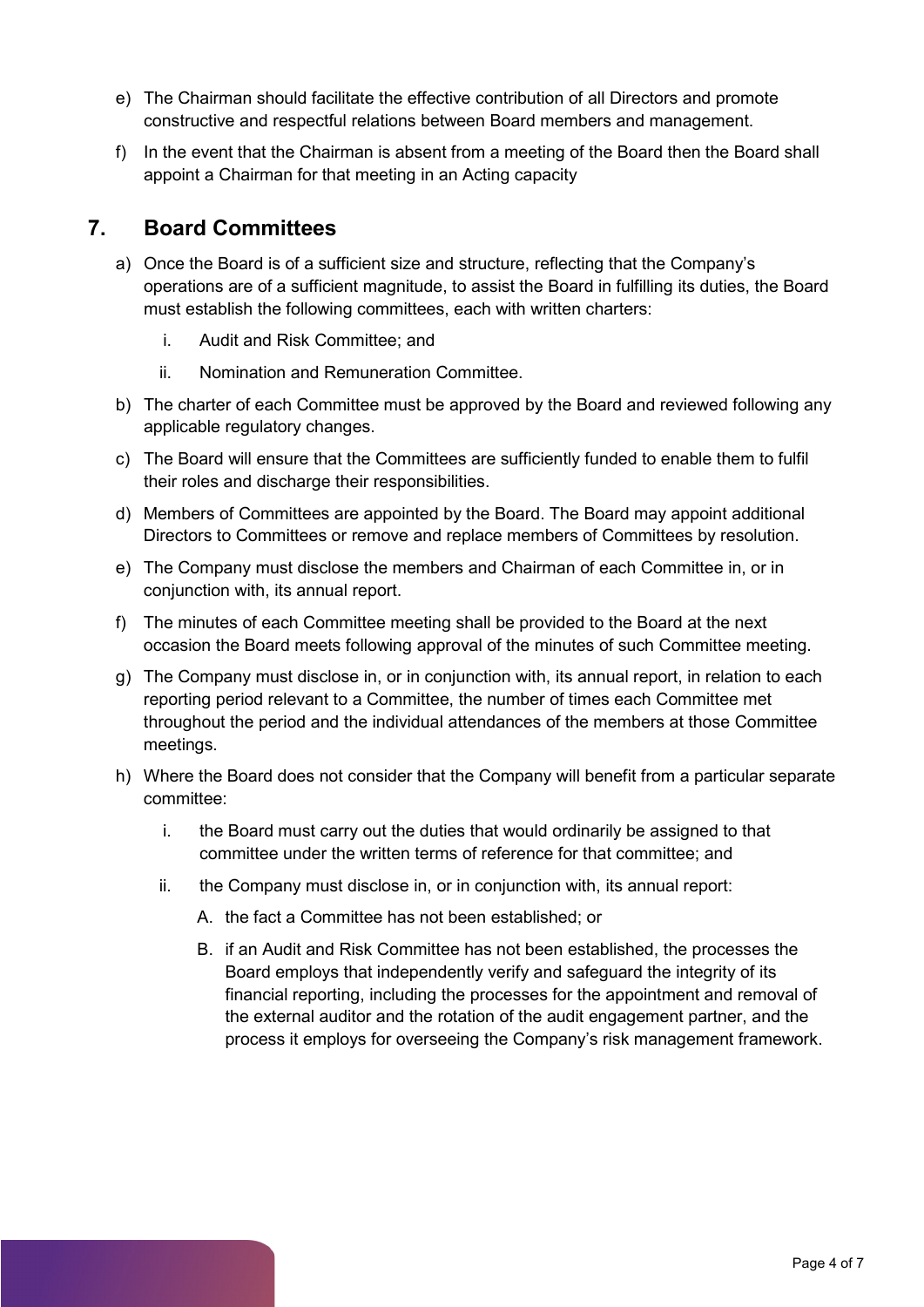#### **8. Board Meetings**

- a) The Directors may determine the quorum necessary for the transaction of business at a meeting, however, until otherwise determined, there must be two Directors present at a meeting to constitute a quorum.
- b) The Board will schedule formal Board meetings at least quarterly and hold additional meetings, including by telephone, as may be required.
- c) Non-executive Directors may confer at scheduled times without management being present.
- d) The minutes of each Board meeting shall be prepared by the Company Secretary, approved by the Chairman and circulated to Directors after each meeting.
- e) The Company Secretary shall ensure that the business at Board and committee meetings is accurately captured in the minutes.
- f) The Company Secretary shall co-ordinate the timely completion and distribution of Board and committee papers for each meeting of the Board and any committee.
- g) Minutes of meetings must be approved at the next Board meeting.
- h) Further details regarding Board meetings are set out in the Company's Constitution.

### **9. The Company Secretary**

- a) When requested by the Board, the Company Secretary will facilitate the flow of information of the Board, between the Board and its Committees and between senior executives and non-executive Directors.
- b) The Company Secretary is accountable directly to the Board, through the Chair, on all matters to do with the proper functioning of the Board.
- c) The Company Secretary is to facilitate the induction and professional development of Directors.
- d) The Company Secretary is to facilitate and monitor the implementation of Board policies and procedures.
- e) The Company Secretary is to provide advice to the Board on corporate governance matters, the application of the Company's Constitution, the ASX Listing Rules and applicable other laws.
- f) All Directors have access to the advice and services provided by the Company Secretary.
- g) The Board has the responsibility for the appointment and removal, by resolution, of the Company Secretary.

#### **10. Access to Advice**

a) All Directors have unrestricted access to company records and information except where the Board determines that such access would be adverse to the Company's interests.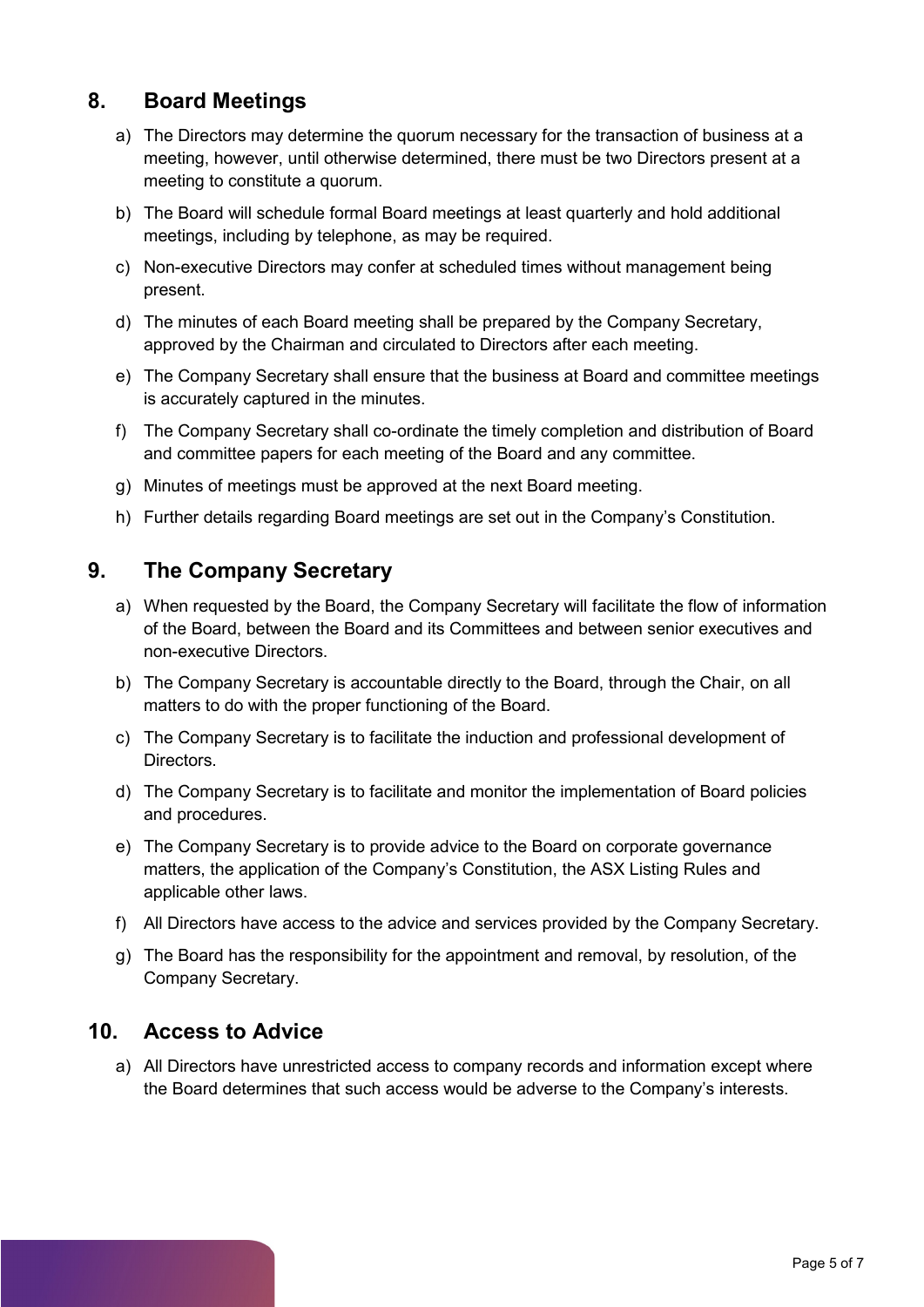- b) All Directors may consult management and employees as required to enable them to discharge their duties as Directors.
- c) The Board, Committees or individual Directors may seek independent external professional advice as considered necessary at the expense of the Company, subject to prior consultation with the Chairman. A copy of any such advice received is made available to all members of the Board.

#### **11. Performance Review**

The Nomination Committee shall conduct an annual performance review of the Board that:

- a) compares the performance of the Board with the requirements of its Charter;
- b) critically reviews the mix of the Board; and
- c) suggests any amendments to the Charter as are deemed necessary or appropriate.